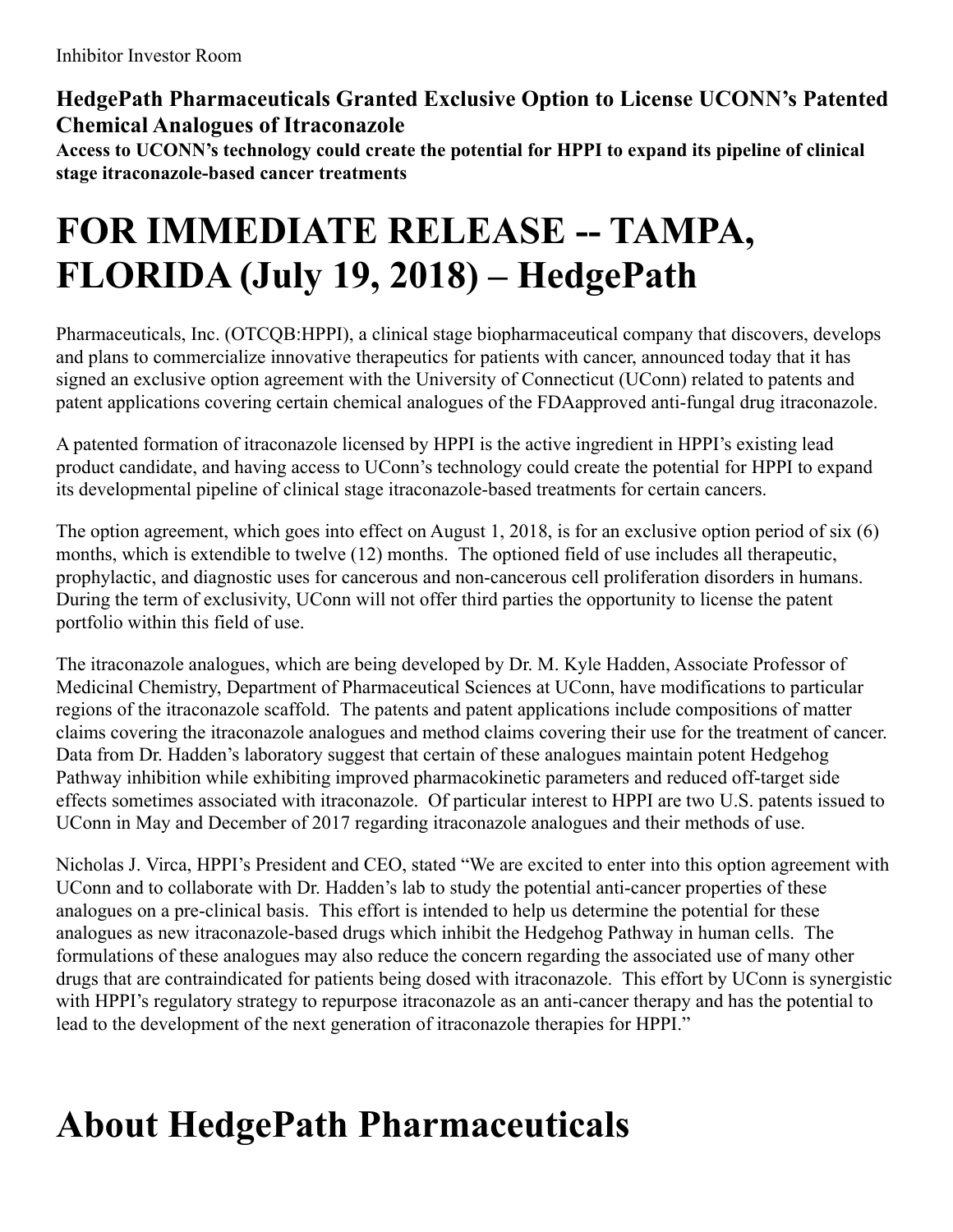HedgePath Pharmaceuticals, Inc. (OTCQB:HPPI) is a clinical stage biopharmaceutical company that is seeking to repurpose the FDA approved antifungal pharmaceutical itraconazole as a potential treatment for cancer. In addition to rights associated with the Option Agreement with UConn for its itraconazole analogues, HPPI is the exclusive U.S. licensee of Mayne Pharma (HPPI's majority stockholder) of a patented formulation of itraconazole, called SUBA™Itraconazole, which clinical studies have shown to have greater bioavailability than generic itraconazole.

## **About the University of Connecticut**

The University of Connecticut is one of the top 25 public research universities in the nation and is a research leader in the fields of advanced materials, additive manufacturing, biomedical devices, cybersecurity, energy, life sciences, sensors, and nanotechnology. As Connecticut's flagship institution of higher education, UConn serves as an important resource for Connecticut economic development and is dedicated to building collaborations with industry and entrepreneurs with more than \$3.6B in investment from the state of Connecticut and industry partners.

## **About the Hedgehog Pathway**

The Hedgehog signaling pathway is a major regulator of cellular processes in vertebrates, including cell differentiation, tissue polarity and cell proliferation. Based on published research, HPPI believes that inhibiting the Hedgehog pathway could delay or possibly prevent the development of certain cancers in humans. Leveraging research undertaken by key investigators in the field, HPPI is exploring the effectiveness of SUBA-Itraconazole in human testing and intends to begin exploring analogues of itraconazole on a pre-clinical basis as anti-cancer agents. HPPI is headquartered in Tampa, Florida. For more information, please visit [www.hedgepathpharma.com.](http://www.hedgepathpharma.com/)

#### **Cautionary Note Regarding Forward Looking Statements**

This press release and any statements of representatives and partners of HedgePath Pharmaceuticals, Inc. (the "Company") related thereto contain, or may contain, among other things, certain "forward-looking statements" within the meaning of the Private Securities Litigation Reform Act of 1995. Such forwardlooking statements involve significant risks and uncertainties. Such statements may include, without limitation, statements with respect to the Company's plans, objectives, projections, expectations and intentions and other statements identified by words such as "projects," "may," "will," "could," "would," "should," "believes," "expects," "anticipates," "estimates," "intends," "plans," "potential" or similar expressions. These statements are based upon the current beliefs and expectations of the Company's management and are subject to significant risks and uncertainties, including those detailed in the Company's filings with the Securities and Exchange Commission. Actual results (including, without limitation, whether the Company will actually enter into a license agreement with UCONN, or the prospects for any pre-clinical or clinical trial work or related product development arising out of the option agreement descried herein or any executed license with UCONN) may differ significantly from those set forth or implied in the forwardlooking statements. These forward-looking statements involve numerous risks and uncertainties that are subject to change based on various factors (many of which are beyond the Company's control). The Company undertakes no obligation to publicly update any forward looking statements, whether as a result of new